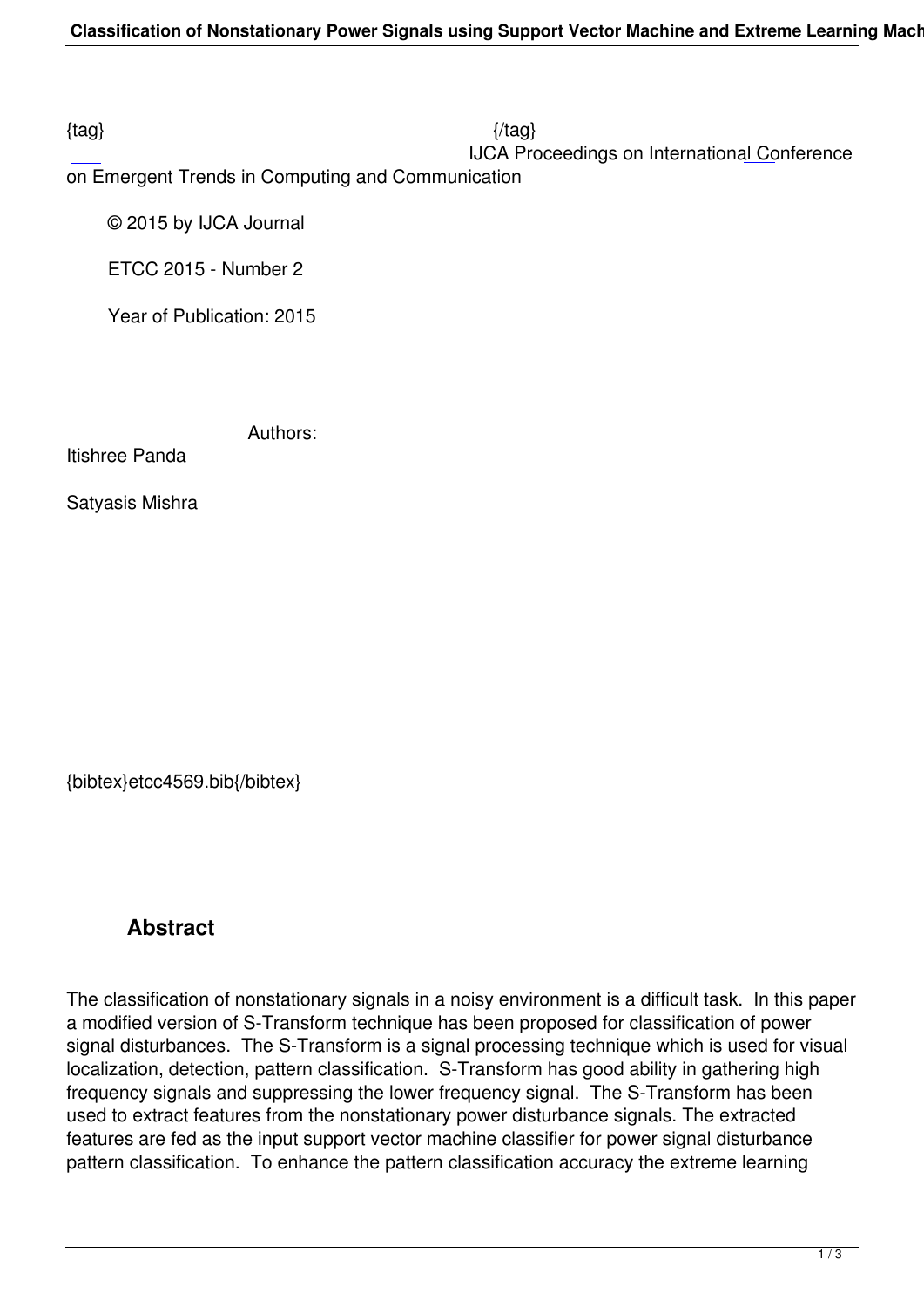classifier has been proposed and comparison results has been presented

## **Refer**

## **ences**

L. Cohen, & quot; Time-Frequency Distributions – A Review & quot;, Proceeding of IEEE, Vol. 77, No. 7, July 1989, pp. 941-981.

- P. Rakovi, E. Sejdic, L. J. Stankovi and J. Jiang, " Time–Frequency Signal Processing Approaches with Applications to Heart Sound Analysis", Computers in Cardiology, Vol. 33, pp. 197–200, 2006.

E. O. Brigham, & quot; The Fast Fourier Transform And Its Applications & quot; Prentice-Hall, Englewood Cliffs, New Jersey, 1988. F. S. Chen, " Wavelet Transform In Signal Processing Theory And Applications", National Defense Publication of China, 1998.

- I. Daubachies, & quot; Ten Lectures On Wavelets & quot;, Philadelphia, PA: SIAM, 1992.

- S. Mallat, & quot; A Wavelet Tour Of Signal Processing & quot;, London, U. K. :Academic,1998.

Ingrid Daubechies, & quot; The Wavelet Transform, Time–Frequency Localization and Signal Analysis", IEEE Trans. On Information Theory, Vol. 36, No. 5, pp. 961–1005, 1990.

R. Michael Portnoff, & quot; Time–Frequency Representation of Digital Signals and Systems Based on Short-Time Fourier Analysis", IEEE Transactions On Acoustics, Speech, And Signal Processing, Vol. Asp–28, No. 1, pp. 55–69, 1980.

P. K., Dash, B. K., Panigrahi, & G. Panda, (2003). Power quality analysis using S-transform. IEEE Transactions on power delivery, 18(2), 406–411.

Dash, P. K., Panigrahi, B. K., & Panda, G. (2003). Power quality analysis using S-transform. IEEE Transactions on power delivery, 18(2), 406–411.

B. Biswal, P. K. Dash, S. Mishra, B. Biswal, P. K. Dash, S. Mishra, & quot; A Hybrid Ant Colony Optimization Technique For Power Signal Pattern Classification", Elsevier Science, Expert Systems With Applications,Vol. 38, No. 5, pp. 6368-6375, 2011.

R. G., Stock well, L. Mansinha, & R. P Lowe.., (1996). Localization of the complex spectrum: The S-transform. IEEE Transactions on Signal Processing, 44(4), 998–1001.

V. Vapnik, " The Nature of Statistical Learning Theory ". Springer Verlag, New York, 1995.

V. Vapnik, S. Golowich, and A. Smola, &quot: Support Vector Method For Function Approximation, Regression Estimation, and signal processing & quot: Advances in Neural Information Processing Systems, Vol. 9, pp. 281–287, 1996.

M. E. Tipping. & quot; Sparse Bayesian Learning And The Relevance Vector machine". J Mach Learn Res. Vol. 1, pp. 211–244, 2001.

G. B. Huang, Q. Y. Zhu, and C. K. Siew, " Extreme learning machine: Theory and applications, & quot; Neurocomputing, vol. 70, pp. 489–501, Dec. 2006.

G. B. Huang, H. Zhou, X. Ding, and R. Zhang, & quot: Extreme learningmachine for regression and multiclass classification, & quot; IEEE Trans. Syst., Man, Cybern., Part B, Cybern. , vol. 42, no. 2, pp. 513–529, Apr. 2012.